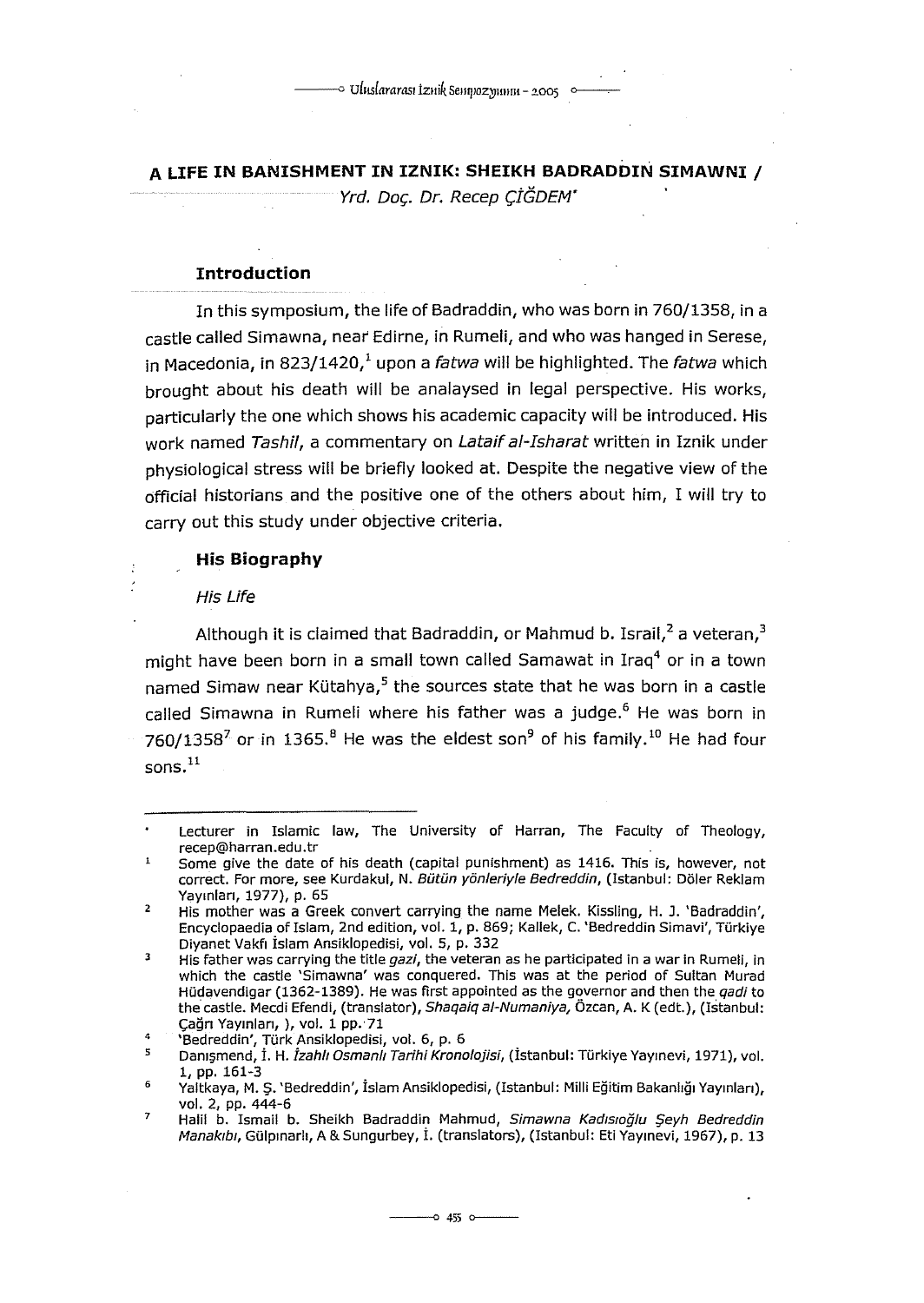### His teachers

The following were his teacher along with his father:

Akmal al-Din ai-Babarti

Mahmut Al-Rumi

Mawlana Fayzullah

Mawlana Shahidi

Mawlana Yusuf

Mubarak Shah<sup>12</sup>

Sheikh Hüseyin Akhlati<sup>13</sup>

Zaylai, not the famous one.<sup>14</sup>

## His political career

His political career starts with his appointment by the Mamluk Sultan Barkuk (d. 1399) to his son and successor Faradj (d.1412) as a tutor in  $1383.<sup>15</sup>$  He kept this position for three years.<sup>16</sup> He reached the highest point in his career when he was appointed as the Military Judge in 1411 by the temporary Emperor or the daimant to the Sultanate, Musa çelebi (d.1413). He held this post until the victory of Mehmet çelebi I (1413-1421), near Çamurlu in 1413. <sup>17</sup>

In Exile

1) A turning point in his life: Iznik

 $\mathbf{a}$ Kissling, 'Badraddin', EI, vol. 1, p. 869; Esercan, S 'Seyh Bedreddin Hayatı ve Eserleri' in Şeyh Bedreddin *(1358 ?-1420)* Erciyes Universitesi, (Kayseri: Gevher Nesibe Tıp Tarihi Enstitüsü Yayınları, 1996), p.1; Yaman, A, 'Simavna Kadısı Oğlu Şeyh Bedreddin' on http://www.alevibektasi.org/bedred1.htm  $\ddot{q}$ 

<sup>10</sup>  I could not find how many brothers and sisters he had.

ll Kissling, H. J. 'Badraddin', EI, vol. 1, p. 869

Kissling, H. J. 'Badraddin', EI, vol. 1, p. 869

<sup>12</sup>  The famous Sayyid Sharif Jurjani (d.1413) was his classmate. Kallek, 'Bedreddin', TDVIA, vol. S, p. 332

<sup>13</sup>  He assumed the post of his diseased Sheikh Hüseyin Akhlati sametime in 1402-3. After six months, asa result of differences with his brethren he left Cairo and went to Rumeli. Mecdi

<sup>14</sup>  efendi, *Shaqaiq, v*ol. 1 pp. 71-73; Kissling, 'Badraddin', *EI, v*ol. 1, p. 869<br>Mecdi efendi, *Shaqaiq, v*ol. 1 pp. 71-73; Bilmen, Ö. N. *Büyük Tefsir Tarihi, Tabakatul* Müfessirin, (İstanbul: Bilmen Yayınevi, 1974), vol. 2, pp. S88-89; Apaydın, Y. 'Bir İslam Hukukçusu olarak Simavna Kadısı oğlu Bedreddin (760-823/13S9-1420)' in Şeyh Bedreddin (1358 ?-1420) Erciyes Universitesi, (Kayseri: Gevher Nesibe Tıp Tarihi Enstitüsü Yayınları, 1996), p. 64

ıs 16 Kissling, 'Badraddin', EI, vol. 1, p. 869; Tekindağ, M.C. ş. 'Berkük' Türkiye Diyanet Vakfı İslam Ansiklopedisi, vol. 5, pp. 511-2; Ünlü, N. Islam Tarihi: I (Başlangıçtan Osmanlılara kadar}, (Marmara Üniversitesi ilahiyat Fakültesi Yayınları, 1992), p. S27

Kallek, 'Bedreddin', TDVİA, vol. S, p. 332

<sup>17</sup>  Mecdi efendi, Shaqaiq, vol. 1 pp. 71-73; Hoca Sadeddin efendi, Taj al-Tawarikh, Parmaksızoğlu İ. {edt.), {Ankara: Kültür Bakanlığı Yayınları, 1992), p. 109; Bilmen, Büyük Tefsir Tarihi, vol. 2, pp. S88-89; Kissling, 'Badraddin', EI, vol. 1, p. 869; Özkan, A. {edt.) Adım Adım Osmanlı Tarihi: İmparatorluğun Son Yılları, 1789-1922, (Istanbul: Dosya Yayınları, no date), p. 74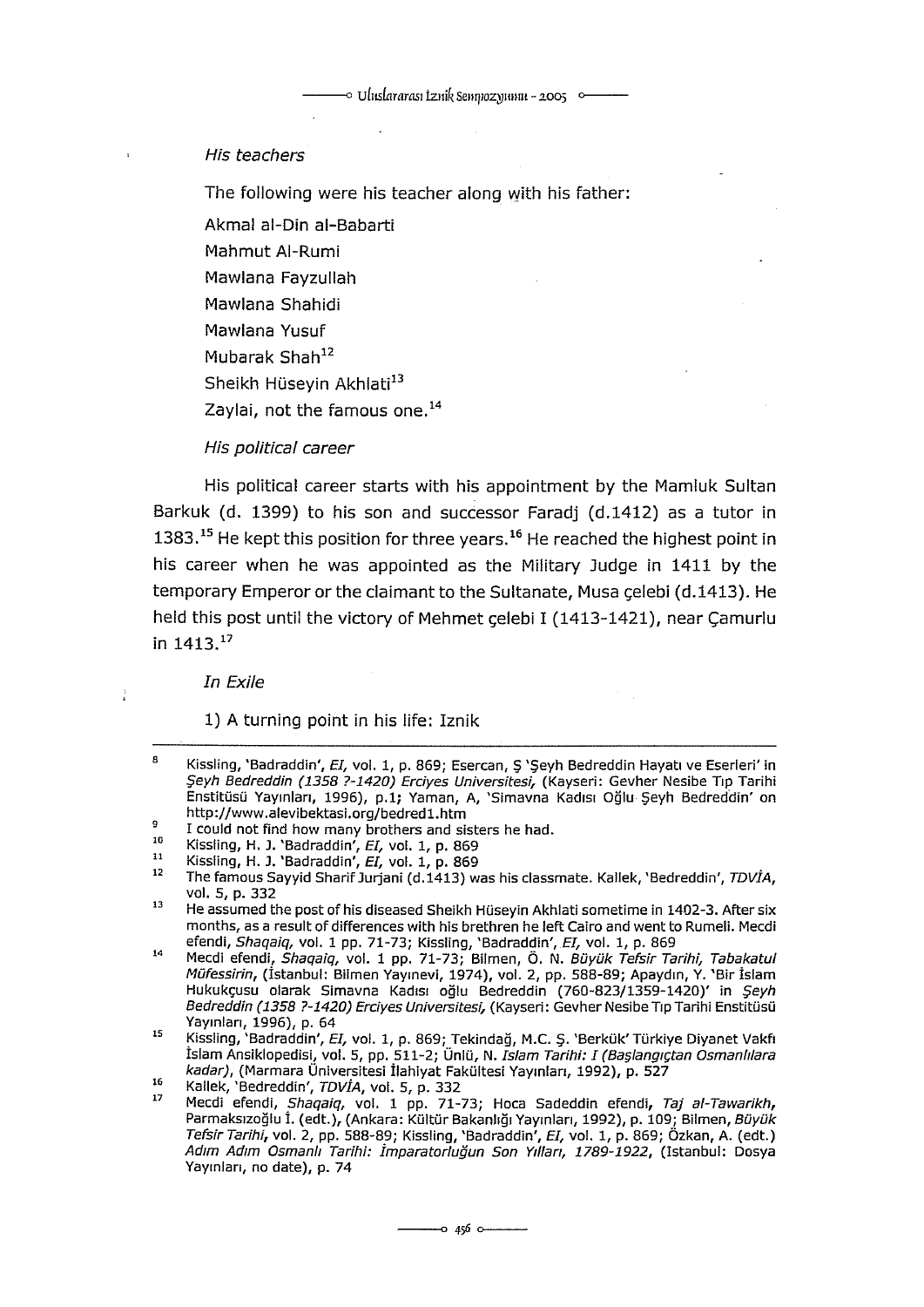After the victory of Mehmet çelebi I, Badraddin was dismissed and was banished to Iznik with his family with a 1000 akce salary with a duty so-called *irshad* (teaching).<sup>18</sup> He was not free there; rather he was under observation.<sup>19</sup> In Iznik, he was respected as a sheikh and as an academician. It was there people joined his circle. This shows that he had a very influential personality. It was there, he wrote a number of books. Among them was the book called Tashil, a sharh on Lataif al-Isharat<sup>20</sup> whose introduction gives us a clue about the feelings and the psychology of Badraddin. It reads: ' ... Nowadays, my heart is burning and it is increasing day by day because of the trouble of imprisonment, and exile; and continuous sadness and distress. If my heart were to be an iron it would melt...O, he who has the secret graciousness (God)!...save us from the danger which we are frightened...<sup>,21</sup>

It, probably, was in Iznik, he became connected with a certain Börklüja Mustafa (d. 1419) and a certain Torlak Kamal (d. 1419).<sup>22</sup> As we shall see below, this connection cost him his life.

 $-2$ ) His involvement in the uprising

To begin with, although the rebellion is a fact, his involvement in it is not so clear. Before looking into his participation, it is worth seeing what the uprising was. The first rebellion started in Aydın under the leadership of Börklüja Mustafa. And then in Manisa by a certain Jew convert Torlak Kemal. The two uprisings were suppressed by the forces of Mehmet çelebi and their leaders were killed.<sup>23</sup>

The sources write that upon receiving the information of insurgence, Badraddin left Iznik. With the help of the prince of Sinop, he reached Rumeli.<sup>24</sup> Bayazit pasha was sent to deal with him. In one report, he arrested him easily, as his followers had caught him and had handed him over to him. In another

<sup>18</sup>  19 Hoca Sadeddin efendi, Taj al-Tawarikh, p. 109; Solakzade, Solakzade Tarihi, Çabuk, V. (edt.) (Ankara: Kültür Bakanlığı Yayınları, ı989), p. ı82; Hammer Purgstall, Baran Joseph Von, Osmanli Devleti Tarihi, Mehmet Ata bey (translator), (İstanbul: Üçdal Neşriyat, ı983), vol. 2, p. 4ı9

<sup>ı</sup>o Mecdi efendi, Shaqaiq, vol. 1 pp. 71-73

Tashil is located in the library of Süleymaniye, in the section 'Fatih', No. 1749, Atıf Efendi, No. 885 and in Şehit Ali paşa, No. 297

<sup>21</sup>  Seyfullah, S., Gürkan, M., İltaş, D. (translators), 'Muhammed Şerafeddin'e Göre Şeyh Bedreddin', in Şeyh Bedreddin (1358 ?-1420) Erciyes Universitesi, (Kayseri: Gevher Nesibe Tıp Tarihi Enstitüsü Yayınları, 1996), p.118

<sup>22</sup>  23 Kissling, 'Badraddin', *EI,* vol. ı, p. 869

<sup>24</sup>  Yaltkaya ", İA, vol. 2, pp. 444-6

Kissling, 'Badraddin', EI, vol. 1, p. 869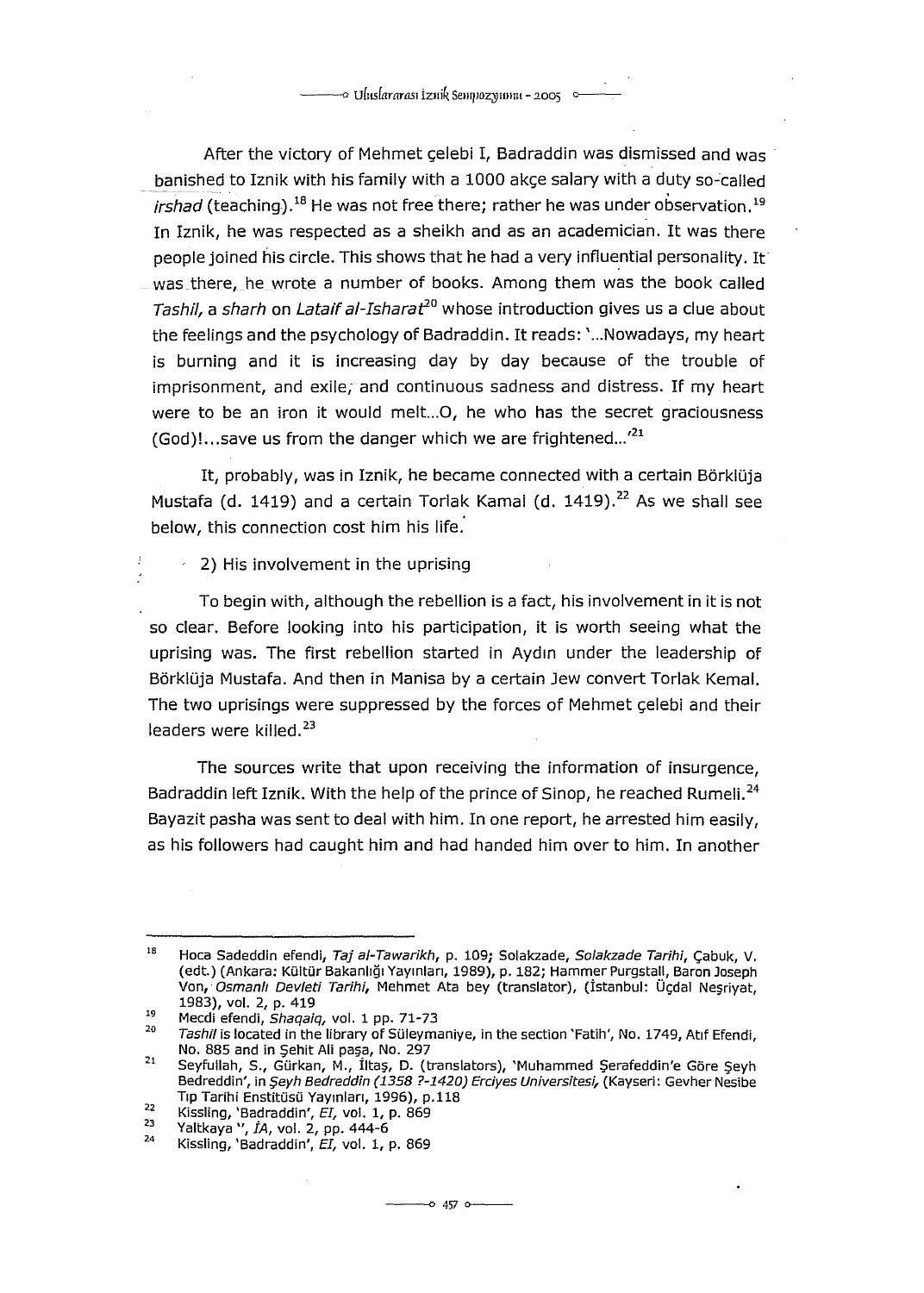report, Bayazit sent his men in disquise (undercover) and they caught him. He was taken to Mehmet celebi I.<sup>25</sup>

It is clear that the leaders of the uprising, namely Börklüja Mustafa and Torlak Kemal were the disciples of Badraddin. Moreover, Mustafa was his Kethüda (personal assistant)<sup>26</sup> when the Sheikh was the Military judge.<sup>27</sup> However, the sources do not agree on the question of whether he was aware of the unrest. Whilst on the one hand, the biographers of Badraddin assert his complete innocence the official Ottoman historians on the other hand suggest his active participation in the rebellion. To be precise, while his grandson Halil and following his view, Taşköprüzade (d. 1561) clearly state that he did not rebel,<sup>28</sup> the historian, Solakzade (d. 1658), presumably quoting Aşıkpasha (d.  $1481$ <sup>29</sup> and Bitlisi (d. 1520)<sup>30</sup> writes that it is written in the books that he was in agreement with Börklüja Mustafa; that is to say, he took active part in the uprising. $31$  On the other hand, another historian, Hoca Sadettin efendi (d. 1599) asserts that he was the victim of the erime (rebellion) of his disciple, Börklüja; he did not rebel against the government.<sup>32</sup>

Likewise, modern researchers on Badraddin have conflicting views about his involvment in the uprising. While Hammer and Yaltkaya accuse him of playing active role in the mutiny,<sup>33</sup> Köker denies it.<sup>34</sup> Severcan denies the claim of the sociologists, which he calls Marxists, that the uprising was the result of a social conflict and he claims that it was a rebellion in which the religious identity of the Sheikh was used.<sup>35</sup>

There is no documentary evidence indicating that he personally rebelled or conducted the uprising. Although there is possibility that he had in mind to take revenge for his dismissal from the post of Military Judge and being sent to

<sup>25</sup>  Hoca Sadeddin efendi, Taj al-Tawarikh, pp. 112-3; Solakzade, Solakzade Tarihi, p. 183; Hammer, Osmanlt Devleti Tarihi, vol. 2, p. 4ı9

<sup>26</sup>  Sami, Ş. Kamusu Türki, (Istanbul: Çağrı Yayınları, 1987), p. 1145

<sup>27</sup>  Hoca Sadeddin efendi, Taj a/-Tawarikh, pp. 112-3

<sup>28</sup>  It is to be noted that there is a contradiction in the report of his grandson regarding his rebellion. In one place, he states that his grandfather did not rebel, in another he reports that when the Emperor asked him 'why did not you obey the ruler?', he said: 'why did not the ruler obey God?'. This suggests that he rebelled or had the intention of civil strife. Halil concludes that the death warrant was politically motivated ('urfi). Halil, Manakib, pp. 119-120, 122, 130; Mecdi Efendi, Shaqaiq, vol. 1 p. 72; Yaman, 'Simavna Kadısı Oğlu Şeyh Bedreddin', http:/ /www .alevibektasi.org/bedred ı .htm

<sup>29</sup>  Derviş Atmer Aşıki, Aşıkpaşaoğlu Tarihi, Atsız, N. A. (editor and abridger), (Ankara: Kültür ve Turizm Bakanlığı Yayınları, 1985) p. 90

<sup>30</sup>  For an examination of their views, see Esercan, 'Şeyh Bedreddin', p. 5

<sup>31</sup>  Solakzade, Solakzade Tarihi, p. 185

<sup>32</sup>  Hoca Sadeddin efendi, Taj al-Tawarikh, p. 114

<sup>33</sup>  Hammer, Osmanlt Devleti Tarihi, vol. 2, pp. 4ı9-20; Yaltkaya ", İA, vol. 2, pp. 444-6

<sup>34</sup>  Esercan, 'Şeyh Bedreddin', p. 5 Esercan, 'Şeyh Bedreddin', p. ı 7

<sup>35</sup>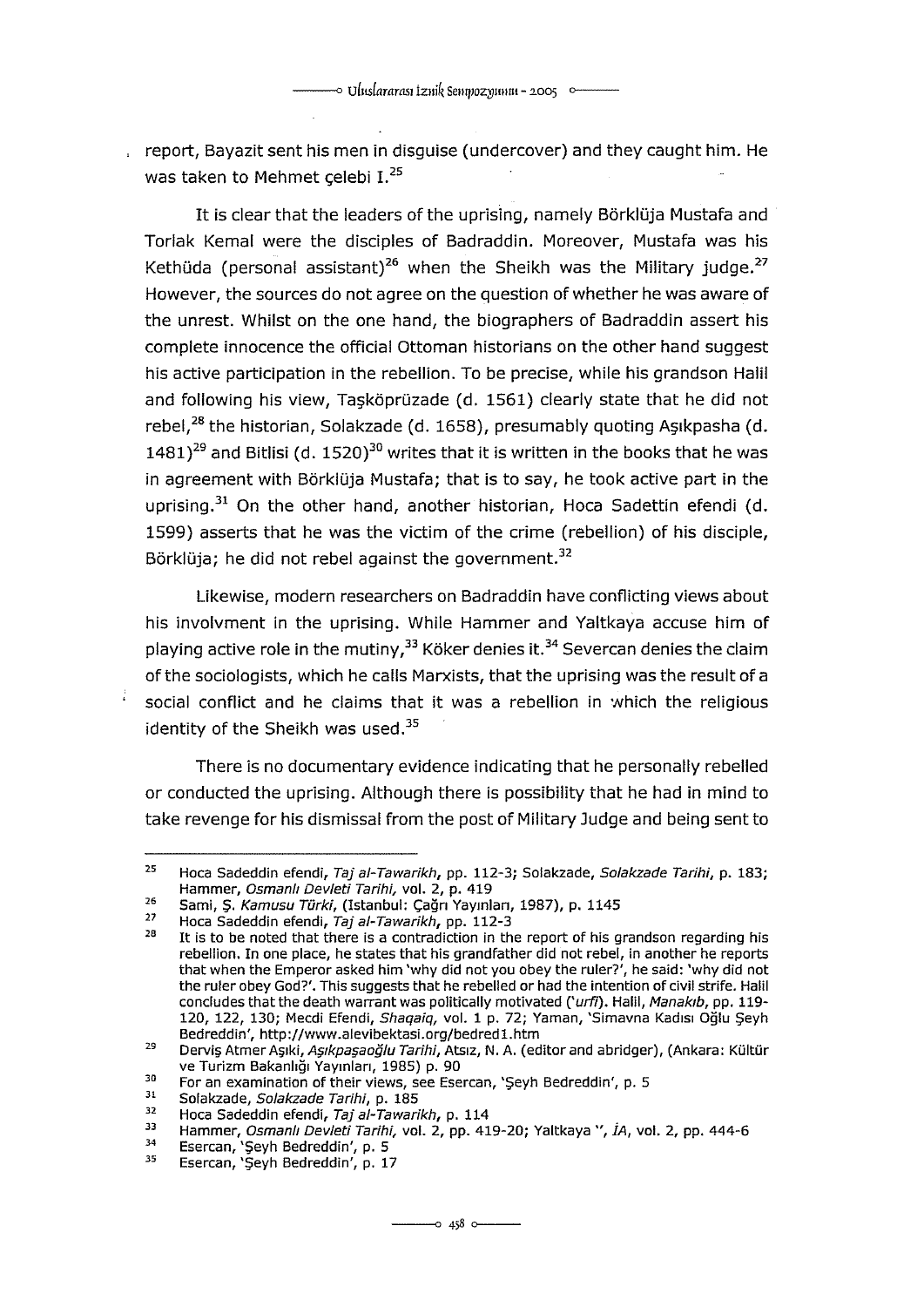ıznik in rather humiliating circumstances, it seems to me that he was not the leader of the insurgence. This is due to the fact that when the uprising broke out he was 62 (1420-1358=62) years old. It is not expected from such an old religious man to rebel. Furthermore, he was under observation in Iznik. How could such a man who is under house arrest rebel or conduct a rebellion?

3) The Death warrant (The Fatwa)

When he was taken to Mehmet çelebi I by Bayazit pasha, he ordered a meeting to be held by the *ulama* for a trial.<sup>36</sup> The sources do not agree on the question of whether this was a trial for his involvment in the uprising or a trial for his views. In order to be able to give an answer to this question we need to look at his views. An examination of his works, particularly, the Waridat, clearly shows that he was influenced by Ibn Arabi (d. 1240) and had controversial views.<sup>37</sup> Although it is possible to reconcile his views with the principles of Islam, they are not so in the views of the jurists. This is due to the fact that they look at zahir (what is uttered) but not to batin (what is intended) and it is not their business to reconcile them with the shari'a. The views expressed in Waridat are sufficient to put him to the trial for apostasy. Some of ·them are:

1-There is no problem in saying I am God (Ana Allah),

2-No bodily resurrection,

3-No paradise or hell (in the orthodox understanding),

4-Alchol is not forbidden.<sup>38</sup>

It is also attributed to him that he defended<sup>39</sup> common ownership,<sup>40</sup> except for women. <sup>41</sup>

He contradicted himself in his book Jami' al-Fusulayn. For instance, he writes, "if a person says, 'Haram (forbidden) is better to me (or I like Haram

<sup>36</sup>  37 Yaman, 'Simavna Kadısı Oğlu Şeyh Bedreddin', http://www.alevibektasi.org/bedred1. htm

<sup>39</sup>  Yaman, 'Simavna Kadısı Oğlu Şeyh Bedreddin', http://www.alevibektasi.org/bedred1. htm Badraddin, 'Waridat' in the Library of Süleymaniye, in the section 'Yazma Bağışlar',<br>No.1463; Balaban, M. R. *Varidat: İzmir Salepçioğlu kütüphanesindeki arapça el yazma* nüshasmdan tercüme, (İstanbul: Gayret Kitapevi, 1947), pp. 1-40; Seyfullah, 'Şeyh Bedreddin', p.114; Kallek, 'Bedreddin', *TDVIA,* vol. 5, p. 333-410; Yaman, 'Simavna Kadısı<br>Oğlu Şeyh Bedreddin', http://www.alevibektasi.org/bedred1.htm

<sup>39</sup>  I need to mention that although I have done a comprehensive research, I am not able verify that he had such a view. This might have been the view of his followers.

<sup>40</sup>  Seyfullah, 'Şeyh Bedreddin', p.114; Kallek, 'Bedreddin', TDVİA, vol. 5, p. 333-410; Yaman, 'Simavna Kadısı Oğlu Şeyh Bedreddin', http://www.alevibektasi.org/bedred1.htm

<sup>41</sup>  A fatwa of Ebu'ssuud indicates that his fallawers also saw women as common. Question: When a group of people from the order (tarikat) of Simawni drink alcohol and have sex with the wife of one another with permission, what it is required to them? Answer: Capital punishment is required. Düzdağ, M. E. Şeyhülislam Ebussuud Efendi Fetvaları Işığında 16. Asır Türk Hayatı, (Istanbul: Enderun Kitabevi, 1972), p. 193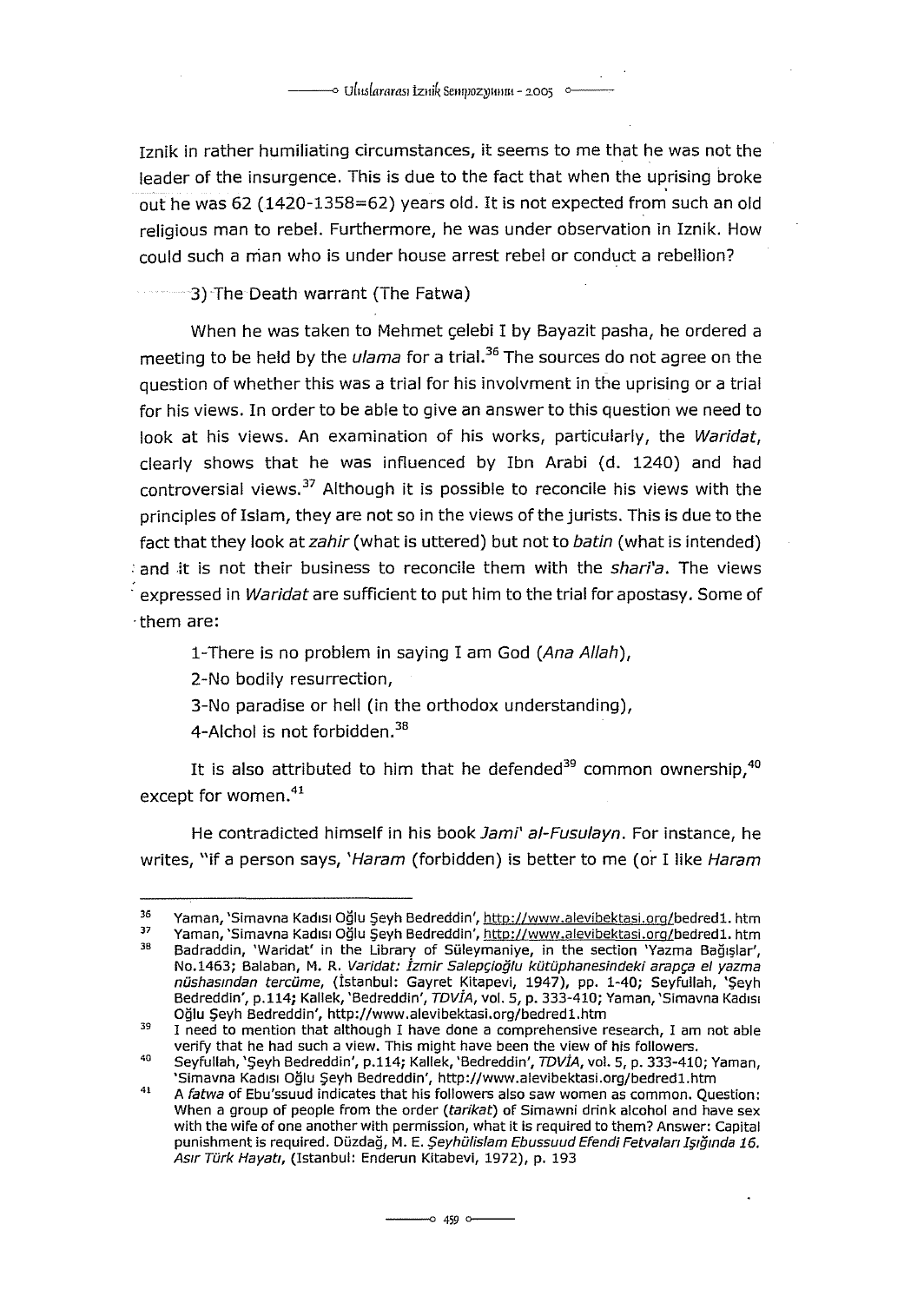more than licit),' he is kafir (apostate)"; 'if a person says, 'there no nass in the prohibition of alcohol,' he is kafir".<sup>42</sup>

Having seen a summary of his views, it is worth mentioning here that we see in the history of the Ottoman Empire, several men being hanged for their thoughts. Among them was Molla Kabız (d. 1527), who was condemned to death by Kamalpasha zade (d.1534) for his view that Jesus was superior to the Prophet Muhammad. He alsa condemned to death the Sheikh of a certain Bayrami-Melami tarikat, Ismail Maşuki known as oğlan Sheikh (d. 1529)<sup>43</sup> for his view that when a person reaches to a certain level, the halal and the haram become equal.<sup>44</sup> Similarly, the Sheikh al-Islam Fahreddin Acemi (d.1460) condemned to death by burning,  $45$  the followers of Fazlullah Hurufi (d. 1394) for their thoughts. Tasköprüzade reports that he personally lit the fire.<sup>46</sup>

Having seen the victims of thought, let us examine the fatwa condemning Badraddin to death. To begin with, there is no agreement between the historians. Some, such as Asikpasha, claim that he was killed for his thoughts (murtad). In their words, in the view of the jurists who conducted the trial, Badraddin had a guilty conscious deserving death. The wording used by his grandson Halil and the historian Aşıkpasha and their followers 'his blood is hala/ and his property is haram<sup>47</sup> suggest that Hayreddin-i Herevi (d. 1426)<sup>48</sup> found him guilty for the apostasy. This statement fits the defınition of apostasy in the Hanafi law. This is due to the fact that in the view of Muhammed ai-Shaibani (d. 805) and Abu Yusuf (d. 798), although the apostasy of a man makes the blood of the apostate halal, it does not turn his properties into

<sup>42</sup>  Badraddin Simawni, Jami' al-Fusulayn, (Cairo: Matba'a al-Azhariyya, 1979), vol. 2, p. 308. For more, see the pages pp. 296-317; See also Taftazani, Sharh al-Aqaid, (Bahar Matbaası, 1973), pp. 189-92; Kastali, Muslih al-Din, Hashiya Sharh ai-'Aqaid al-Taftazani, Istanbul: Dersaadet (1326/1908), pp. 311-3

<sup>43</sup>  There is possibility that the fatwa was issued by Çivizade (d.954/1547). 'İsmail Maşuki' Türkiye DiyanetVakfı İslam Ansiklopedisi, vol. 23, pp. 112-4; Düzdağ, Ebussud, pp. 85-6, 196

<sup>44</sup>  Özen, Ş. 'Kemalpaşazade', TDVİA, vol. 25, p. 241

<sup>45</sup>  Although the Ottomans punished wrongdoers by buming in some cases, there are several hadiths forbidding punishment by burning. See Bukhari, Muhammed b. İsmail, Sahih ai-Bukhari, (İstanbul: Maktaba Islamiyya,), jihad, 149 (vol. 4, p. 21); Tirmizi, Muhammad b. Isa, Jami' ai-Sahih, (Beirut: Dar ai-Kutub ai-'IImiyya, 1987), siyar, 20, (vol. 4, pp. 117); Abu Davud, Sulayman b. Ashath, Sunan, (Beirut: Dar al-Janan, 1988), jihad, 112, (vol. 2, p. 61); Ibn Hajar al-Askalani, Fath al-Bari, (Maktaba al-Salafiyya, 1407), vol. 6, pp. 173-6. For the prohibition of musla (punishment by the mutilation of body), see Abu Davud, Sunan, jihad, 110 (vol. 2. p. 59). For the punishment by buming in the Ottoman Empire, see Heyd, U. Studies in old Ottoman Criminal Law, (Oxford: The Ciarendon Press, 1973), pp. 262-64

<sup>46</sup>  47 Mecdi efendi, Shaqaiq, vol. 1 pp. 71-3; Baltacı, C. 'Fahreddin-i Acemi', TDVIA, vol.12, p. 82

Halil, Manakıb, p. 130, Derviş Ahmet Aşıki, Aşıkpaşaoğlu Tarihi, p. 91

<sup>48</sup>  Solakzade, Solakzade Tarihi, p. 185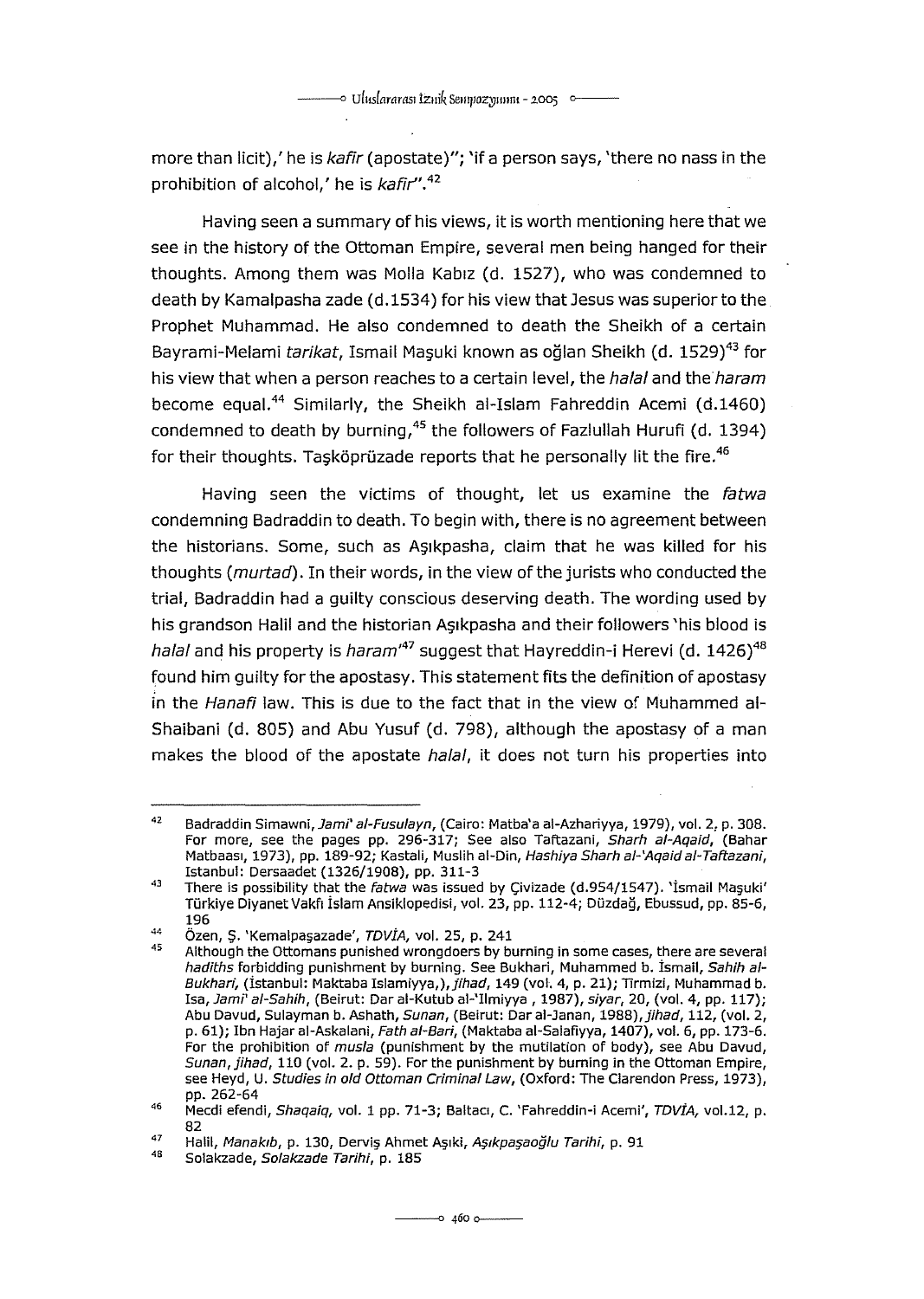halal.<sup>49</sup> In other words, the apostate faces the death penalty and his properties go to his heirs.<sup>50</sup>

On the other hand, some historians report that he was condemned to death as a traitor but not as an apostate.<sup>51</sup> For instance, Solakzade states that the ulama reported to the Sultan that he needs to killed as he humiliated the religious scholars by rising up against the government. He continues to state that the student of Taftazani (d. 1391), Mawlana Haydar-ı Herevi issued a fatwa on the ground that 'whoever comes to you and encourages you to rebel against your leader, kill him'.<sup>52</sup> In order to preserve the unity of the nation and to protect the law and order, he was condemned to death.<sup>53</sup>

Likewise, the modern researchers differ on the same question. Same daim that he was killed on the ground of apostasy. Whereas, the others, such as Kallek, assert that he was killed purely on the ground of his involvement in the uprising.<sup>54</sup>

The views expressed by the succeeding *ulama* and the *fatwas* delivered by the jurists about Badraddin suggest that he was considered as *murtad*. For instance, Bali Efendi (d.1552/1553) in a *layiha<sup>55</sup>* submitted to the Sultan Süleyman, the lawgiver, (1520-1566) deseribes him as an apostate who offers alcohol to his pupils when they met saying 'alcohol in the paradise is this alcohol'. He goes further by saying that his pupils worship him as he says 'I am the Lord (Ana al-haqq)'.<sup>56</sup> Similarly, Mahmut Hüdai (d. 1628) who submitted a

<sup>49</sup>  AI-Marghinani, Burhan al-Din, AI-Hidaya, (Egypt: Matba'a Mustafa ai-Halabi, 1971), 2, p. 165-6; Ibn Humam, Kamal al-Din, Fath ai-Qadir, (Egypt: Matba'a Mustafa ai-Halabi, 1970), vol. 6, pp. 73-6; Al-Halabi, Ibrahim, Multaqa al-Abhur, (Istanbul: Güryay Matbaası, 1981), pp. 220-2; Qadikhan, Hasan b. Mansur, Al-Fatawa al-Qadikhan in the margins of al-*Fatawa al-Hindiyya* (Egypt: Kubara Amiriyya, 1310), vol. 3, p. 580; Damad efendi,<br>Abdurrahman Gelibolulu Sheikh zade, *Majma` al-Anhur fi Sharh al-Multaqa al-Abhur*, (Istanbul: Matba'a Amira, 1316), vol. 1, p. 682 ·

<sup>50</sup>  51 In the view of Abu Hanifa (d. 767), his belongings earned in his apostasy is fay (belong to the government. Hidaya, Marghinani, vol. 2, p. 165-6; Halabi, Multaqa, pp.220-2; Qadikhan, Fatawa, vol.3, p. 580

Hammer, Osmanli Devleti Tarihi, vol. 2, pp. 419-20

<sup>52</sup>  This is a quotation from the combination of several hadiths. One goes: 'Different evils will make their appearance in the near future. Anyone who tries to disrupt the affairs of this Umma while they are united, you should strike him with the sword whoever he be'. Another goes: 'When you are holding to one single man as your leader, you should kil! who seeks to undermine your solidarity or disrupt your unity'. Muslim b. Hajjaj, Jami' al-Sahih, (Istanbul: Maktaba Islamiyya, 1955), imarat, 14-5, (vol. 3, pp. 1479-80)

<sup>53</sup>  Hoca Sadeddin efendi, Taj ai-Tawarikh, pp. 114-115

<sup>54</sup>  Bilmen, Büyük Tefsir Tarihi, vol. 2, pp. 588-89; Ünal, H. 'Bedreddin Simavi ve Camiul Fusuleyn adlı Eseri' in Şeyh Bedreddin (1358 ?-1420) Erciyes Universitesi, (Kayseri: Gevher Nesibe Tıp Tarihi Enstitüsü Yayınları, 1996), p. 45; Altun, K. 'Şeyh Bedreddin ve Düşüncelerinin Edebiyatımıza Yansımaları' in Şeyh Bedreddin (1358 ?-1420) Erciyes Universitesi, (Kayseri: Gevher Nesibe Tıp Tarihi Enstitüsü Yayınları, 1996), p. 88; Kallek, 'Bedreddin', TDVİA, vol. S, p. 332

<sup>55</sup>  Memorandum expressing one's view on a subject. Sami, Kamusu Türki, p. 1236

<sup>56</sup>  Yaman, 'Simavna Kadısı Oğlu Şeyh Bedreddin', http://www.alevibektasi.org/bedred1. htm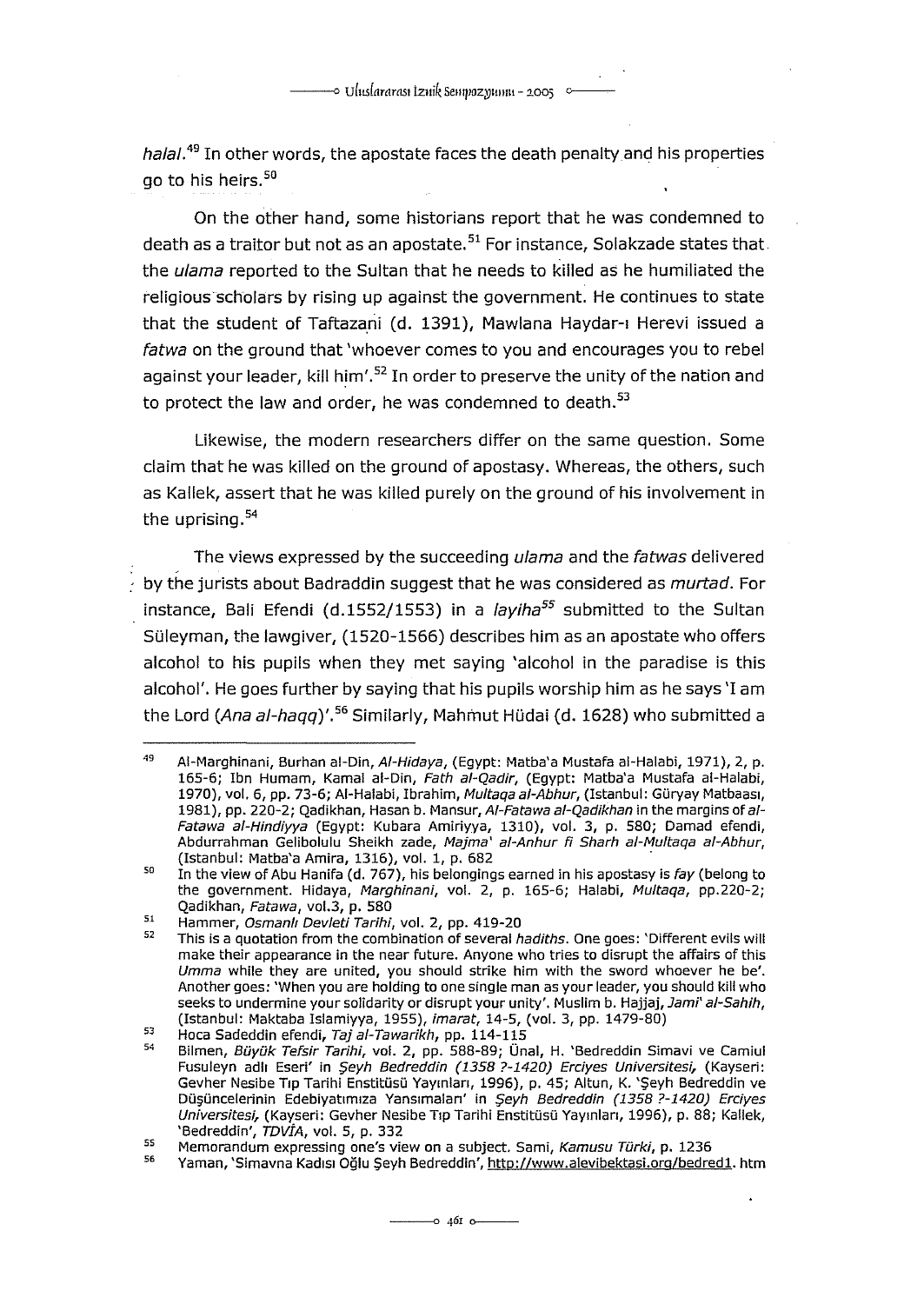tezkere (letter) to the Sultan Ahmet I (1603-1617), describes him as a mulhid and zindig (apostate), because of his denial of bodily resurrection and seeing everything licit.<sup>57</sup>

The Sheikh al-Islam Ebu's-suud (d. 982/1574) responds to the question: 'What is required to Zeyd who says that the one who does not eurse and does not see him as an apostate is the kafir?' It is to be said that the ones who are from his diseiples are the kafir ... *<sup>58</sup>*

There is a Firman issued on 18 Dhu'l-hijja 1022/29.01.1614 and sent to the judges of Sivas which describes the followers of Badraddin as *mulhid* (apostate).<sup>59</sup>

The different reports of the different historians suggest that they did not know the reason on which he was killed; rather they were speculating about it. Sinee we have no doeumentary evidenee, there is no way of diseovering the ground on whieh he was killed. It, however, seems to me that he was killed for the uprising in the disguise of apostasy. He was the victim of the political turmail of his time. Beeause of the politieal eireumstanees of the time and the conflict between the rival princes,<sup>60</sup> Mehmet çelebi I became vigilant against any eonflict or unrest. It may not be possible to say that Mehmet çelebi I was able to put up with a statement or a single word which implies or encourages uprising as he was fed up with the turmoil and the insurgencies of his time. Mehmet çelebi I might have wanted to get rid of him, as he was an influential man; he might have seen him as a threat to his power. This is why he eradicated him in the disguise of *irtidad*. In short, to preserve the unity of the nation and to warn the others not to dare the uprising, he was hanged.

<sup>57</sup>  sa Yaltkaya, ", İA, vol. 2, pp. 444-6; Seyfullah, 'Şeyh Bedreddin', pp. 140-1; Kallek, 'Bedreddin', TDVİA, vol. 5, p. 333; Yaman, 'Simavna Kadısı Oğlu Şeyh Bedreddin', http://www.alevibektasi.org/bedred1.htm

Düzdağ, Ebussuud, p. 193

<sup>59</sup>  60 Yaman, 'Simavna Kadısı Oğlu Şeyh Bedreddin', http://www.alevibektasi.org/bedred1. htm It was not easy for Mehmet çelebi I to assume the power. It took several battles to take the control of the country. Initially, he made an agreement with Musa çelebi in order to end the power of Isa çelebi (d. 1405) in Bursa. After a successful battle, they eliminated him. Afterwards, Musa çelebi ended the power of his brother Süleyman çelebi (d. 1411) in Edirne. Contravening the agreement, Musa çelebi declared his kingdam which brought about anather battle with Mehmet çelebi. Mehmet won the battle and became the supreme ruler of the Otoman Empire. Derviş Ahmet Aşıki, Aşıkpaşaoğlu Tarihi, pp. 80-9; Solakzade, Solakzade Tarihi, pp. 122-51; Özkan, Osmanlı Tarihi, pp. 70-75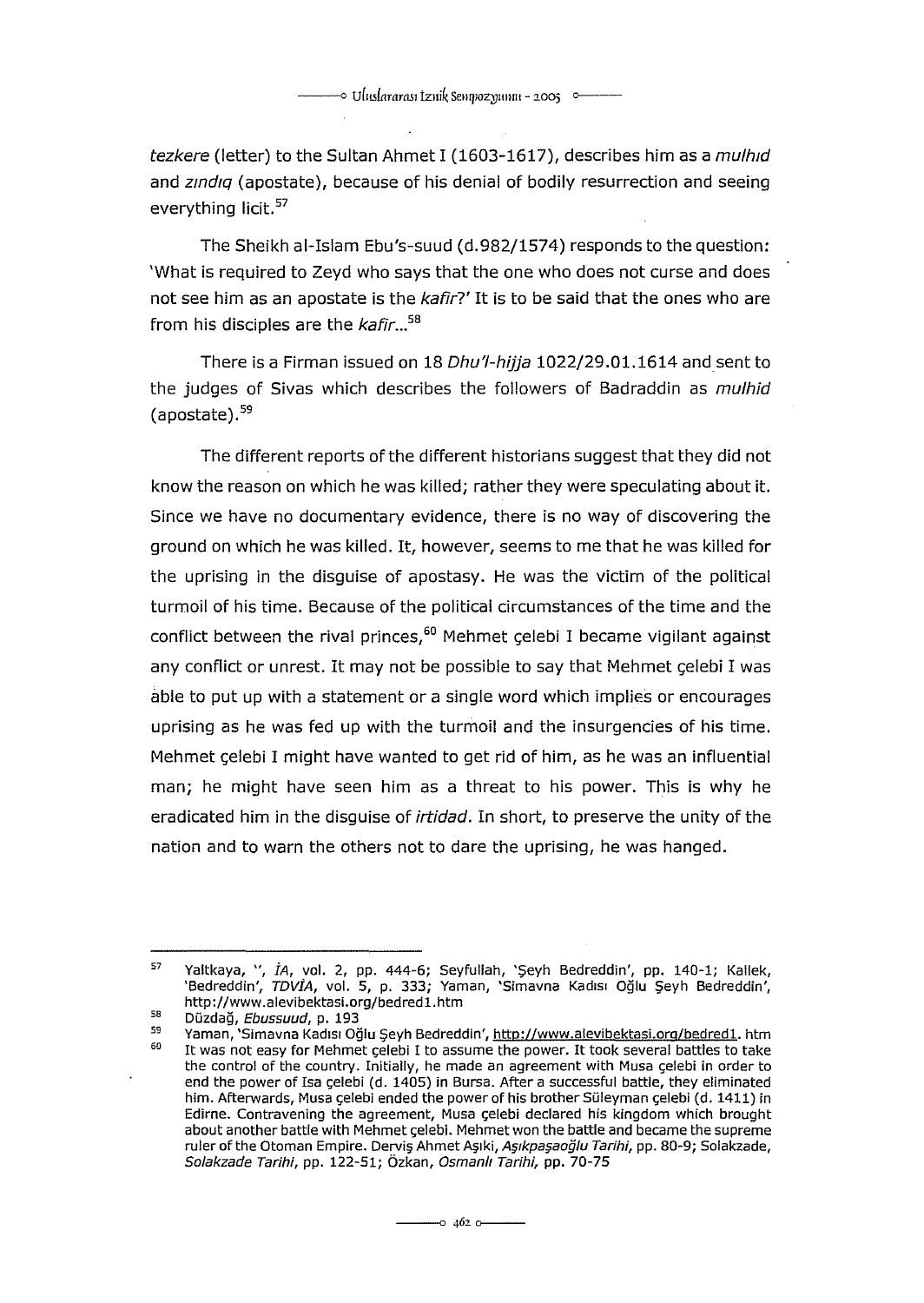### **His works:**

Badraddin has been a prolific writer. He extensively wrote on law. His works on law indicates his academic capacity. Furthermore, the following statement in the introduction of his book Tashil evidently shows that he was seeing himself as a *Mujtahid* (the one who is able to produce independent reasoning on the law): 'The statement beginning with Agulu (I say) belong to me unless otherwise stated. These are the ones which distinguish between a wise from the foolish, but not the report of the narrations or their memorisation'.<sup>61</sup>

1) Legal works

1-Lataif al-Isharat

According to Katip celebi (d. 1658), he wrote this book in Iznik while he was under observation.<sup>62</sup> It is related to the positive law (furu') of the Hanafi madhab. It is an abridgment of four main legal text comprising Mukhtar of Mawsili (d.1284), Majma al-Bahrayn of Ibn al-Sa'aati (d. 1285), Kanz al-Daqaiq of Nasafi (d.1310), and Wiqaya of Taj al-Shari'a. 63

2-Tashi/:

This is a sharh on his earlier law book Lataif al-Isharat. As stated in the introduction, he started to write it on 8 Shawwal 616/01.01.1414 and completed it on 27 Jumad al-Akhira 818/03.09.1415 in Iznik.<sup>64</sup>

3-Jami' ai-Fusu/ayn:

This will be examined below.

2) Grammar books

1-Uqud ai-Jawahir,

2-Charagh a/-Futuh:*<sup>65</sup>*

3) Tafsir (exegesis) work

<sup>61</sup>  Seyfullah, 'Şeyh Bedreddin', pp. 117-8

<sup>62</sup>  63 This may not be correct, as his grandson Halil mentions it as the fırst law book of Badraddin. It might have been written in Rumeli but not in Iznik. Halil, Manakıb, p. 202 Katip Çelebi, *Kasf al-Zunun,* (Beirut: Dar al-Fikr, 1982), vol. 2, p. 1551; Apaydın,<br>'Bedreddin', p. 66; Kallek, 'Bedreddin', *TDVİA*, vol. 5, p. 334

<sup>64</sup> 

<sup>65</sup>  Mecdi efendi, *Shaqaiq, v*ol. 1 pp. 71-73; Apaydın, 'Bedreddin', p. 69; Kallek, 'Bedreddin', TDVİA, vol. 5, p. 334

Bilmen, *Büyük* Tefsir Tarihi, vol. 2, pp. 588-9; Kallek, 'Bedreddin', TDVİA, vol. 5, p. 334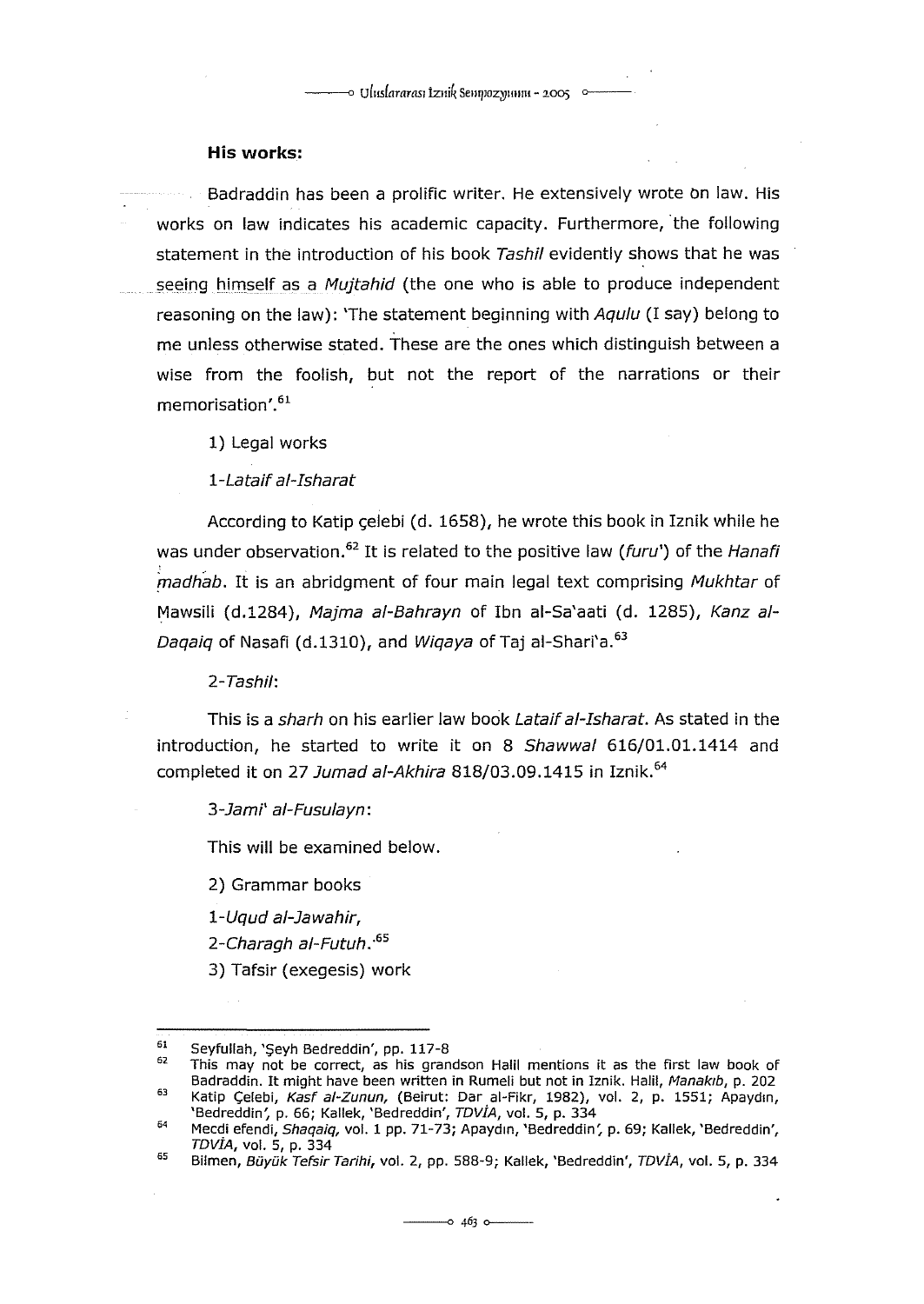---<> uluslararası 1zııik Seııqıozı:ıııııııı- *2.005* o---

1-Tafsir Ayat ai-Kursi,

2-Nur al-Qulub<sup>-66</sup>

4) Tasawwufi works

1-A hashiya on Fusus ai-Hikam,

2-Masarrat a/-Qu/ub,

3-Waridat.<sup>67</sup> It was written in 1407.<sup>68</sup> This is a very important book as it contains controversial views. <sup>69</sup> A number of *sharhs* have been written on this book.<sup>70</sup> One of them is the work of Muhammad b. Mustafa known as Nureddin zade (d. 1573).<sup>71</sup>

# **Jami' ai-Fusulayn**

This is the first book of Badraddin, started in Jumad al-Ula 813/September 1410 and completed on 28 Safar 814/21.06.1411, less than 10 months. He wrote it while he was the military judge. This work indicates his academic capacity. His *ijtihadi* views can be seen in this particular book.<sup>72</sup> As he states in the introduction, this book is a combination of Fusuli Imadi of Zayn al-Din Marghinani al- Imadi (d. 1271) and Fusuli 'Ushrusheni of Muhammed b. Mahmut ai-'Ushrusheni (d.1234)'. While the former has 30 chapters, the latter

÷

<sup>66</sup>  Bilmen, Büyük Tefsir Tarihi, vol. 2, p. 588

<sup>67</sup>  For an academic study on Waridat, see Dindar, B. Şayh Badr al-Din Mahmut et ses Waridat, PhD, (Paris, 1975)

<sup>68</sup>  Although his grandson Halil attributes it to him, Kurdakul claims that it was not written by Badraddin and that it was his views that were compiled by his pupils after his death. Halil, Manakıb, 202; Kurdakul, Bedreddin, p. 152

<sup>69</sup>  70 Katip çelebi reports an anecdote from Shaqaiq al-Numaniyya: "A person called 'Ala ud-Din Ali ai-Arabi, who had a good knowledge of zahir and batin sciences, was sitting in a mountain in Manisa. An Imam of a viiiage visited him. He said to the Imam: 'A bad smell is coming from you'. The Imam checked his dothes and found nothing. When he wanted to sit down, he dropped a book. It was the Waridat of Badraddin. The said Sheikh looked into it and found the views which are against the *ijma*. The smell was from this book. He<br>ordered the Imam to burn it. The Imam opposed it. The Sheikh said to him: 'Burn it, it does not give you benefıt'. While they were on the conversation, they saw the srnoke of a fire. The Imam stared at it and said this is coming from my house. He regretted for the opposition and run to his house." This means that his opposition cost him his house. We do not know whether this really took place. However, this was reported or made up to warn the readers that the Waridat is not a good book and does not deserve reading. Katip Çelebi, Kast ai-Zunun, vol. 2. p. 1995

This contradicts the daim that his books were not in circulation in the Ottoman Empire as they were prohibited from being read. In addition, the referrals to Jami' al-Fusulayn by the scholars such as Mehmet Amin Efendi (d. 1098/1687 and Salih b. Ahmed al-Kafawi establish as a fact that his books were in circulation. Mehmet Amin Efendi, Fatawa-i Ankarawi (Istanbul: Matba'a Amira, 1281), vol. ı, pp. 339, 343-4; Salih b. Ahmed ai-Kafawi, Fatawa Ali Efendi ma'a Nuqul lil Kafawi, (Istanbul: Matba'a 'Amira, no date), vol. 1, p. 522

<sup>71</sup>  Katip Çelebi, Kasf al-Zunun, vol 2. p. 1995; Bilmen, Büyük Tefsir Tarihi, vol. 2, pp. 588-89; Kallek, 'Bedreddin', TDVİA, vol. 5, p. 334

<sup>72</sup>  Katip Çelebi, Kasfal-Zunun, vol. 2, p. 1995; Danışmend, Osmanlı Tarihi Kronolojisi, vol. 1, pp. 16ı-3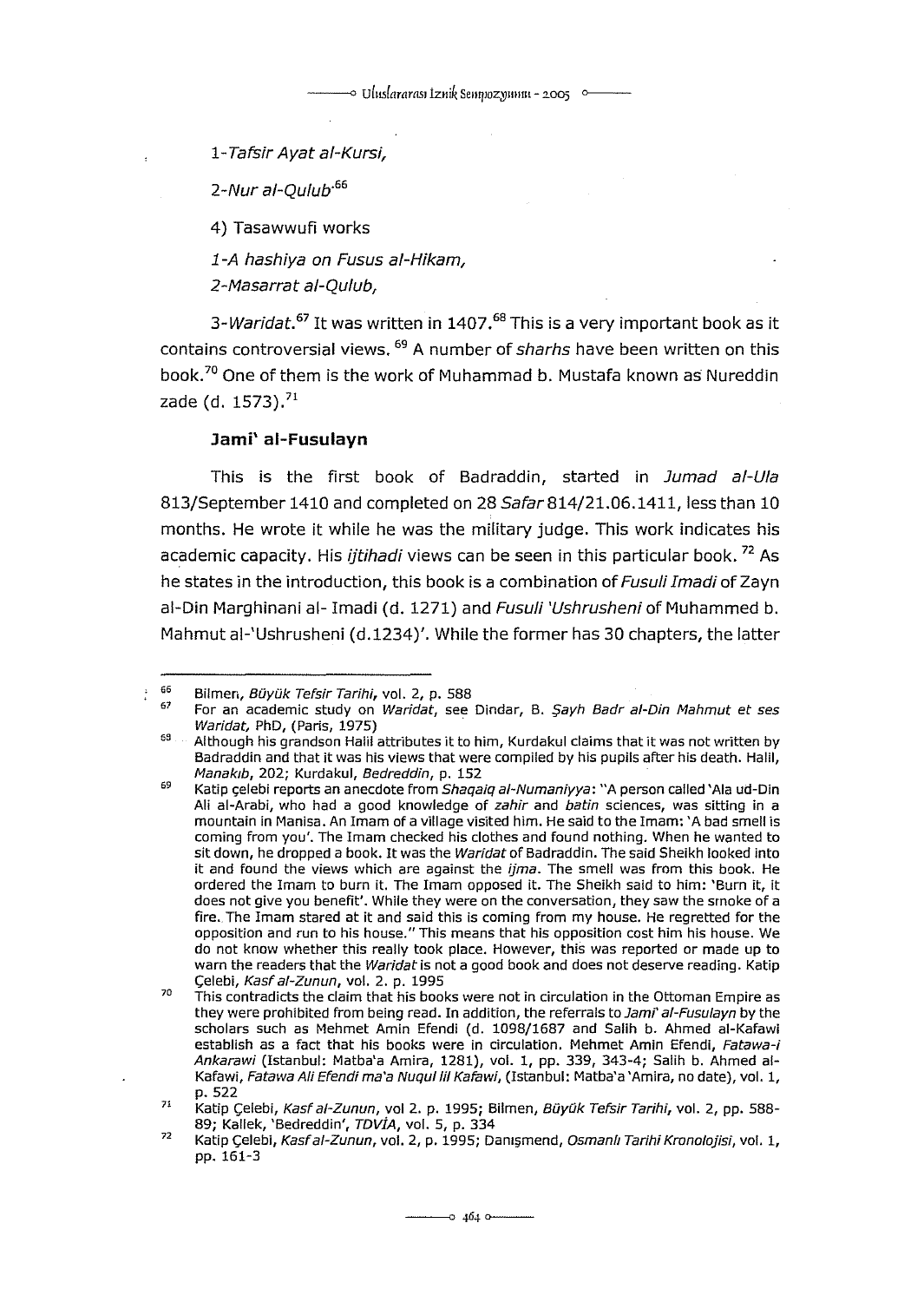has forty. Following, Muhammed ai-'Ushrusheni, Badraddin divided his book into forty sections. His section called 'inheritance' comes from Sirajuddin Sajawandi.

Several sharhs have been written on this work. Among them was the Nur al-'Ayn fi islahi Jami' al-Fusulayn of Muhammed b. Ahmet, Nişancızade (d. 1621). As named, his aim was to respond to the criticism of Badraddin to his Hanafi predecessors. He rewrote the section called 'alfaz al-kufr' in accordance with the orthodox Hanafi principles. Badraddin's criticism was also responded by the Sheikh Suleyman b: Aliai-Karamani (d. 1518), Zayn al-Din b. İbrahim b. Nujaym al-Mısri (d. 1552), and Fadıl Jamali efendi (d. 1583).<sup>73</sup>

In order to give the reader an idea about the content of the book, it is worth giving some information about it. Badraddin enumerates the fasis (chapters) and their content one by one. As he writes, the first chapter is about the appointment and the dismissal process of the *gadis* and the wasis (guardians) and the wakils (agents). Here, the author also deals with the ~oncept of Dar al-Islam. The second and the following several fas/s (divisions) are attributed to the procedure of judgment. The author deals with many sorts of issues such as sale, rent, marriage, dower, maintenance, jihaz (trousseau) talaq (unilateral divorce), khul' (bilateral divorce), fudhuli (transactions of an unauthorised person). He devotes the nineteenth fasl to the rent transactions between the lender and the borrower in Samarqand/Uzbekistan. The writer examines the conditions which make the contracts invalid in the fasl twenty six. The thirtieth chapter is devoted to the tasarrufat al-fasida (invalid transactions). The next fasl is about shuyu' (undivided shares). Afterwards, the sale of usurped objects comes. An examination of tazminat (compensation) follows. The chapter thirty eight called 'alfaz al-kufr aliman biha aw ghayr alimin' is attributed to the words or expressions which make a person murtad (apostate). He closely examines the expressions leading to apostasy. The last fasl is devoted to the problems of registers and records.

Having enumerated the fasls, he starts his book with the statement, 'I start with what makes a *dar al-Islam a dar al-harb* and a *dar al-harb* a *dar al-Islam,* as there is a need for this in our time and place'.<sup>74</sup> This shows that there was a discussion whether the Sultanate of Musa celebi was the de jure one and the abode was the Islamic one. He justifies that they were the legal ones. Afterwards, he brings a criticism to the established principle, 'when a Mufti of

<sup>73</sup>  74 Katip Çelebi, Kasf al-Zunun, vol. 2, p. 1995; Apaydın, 'Bedreddin', pp. 64-65; Bardakoğlu, A. 'Camiul Fusuleyn', TDVİA, vol. 7, pp. 108-9

Badraddin, Jami' al-Fusulayn, vol.1, p. 13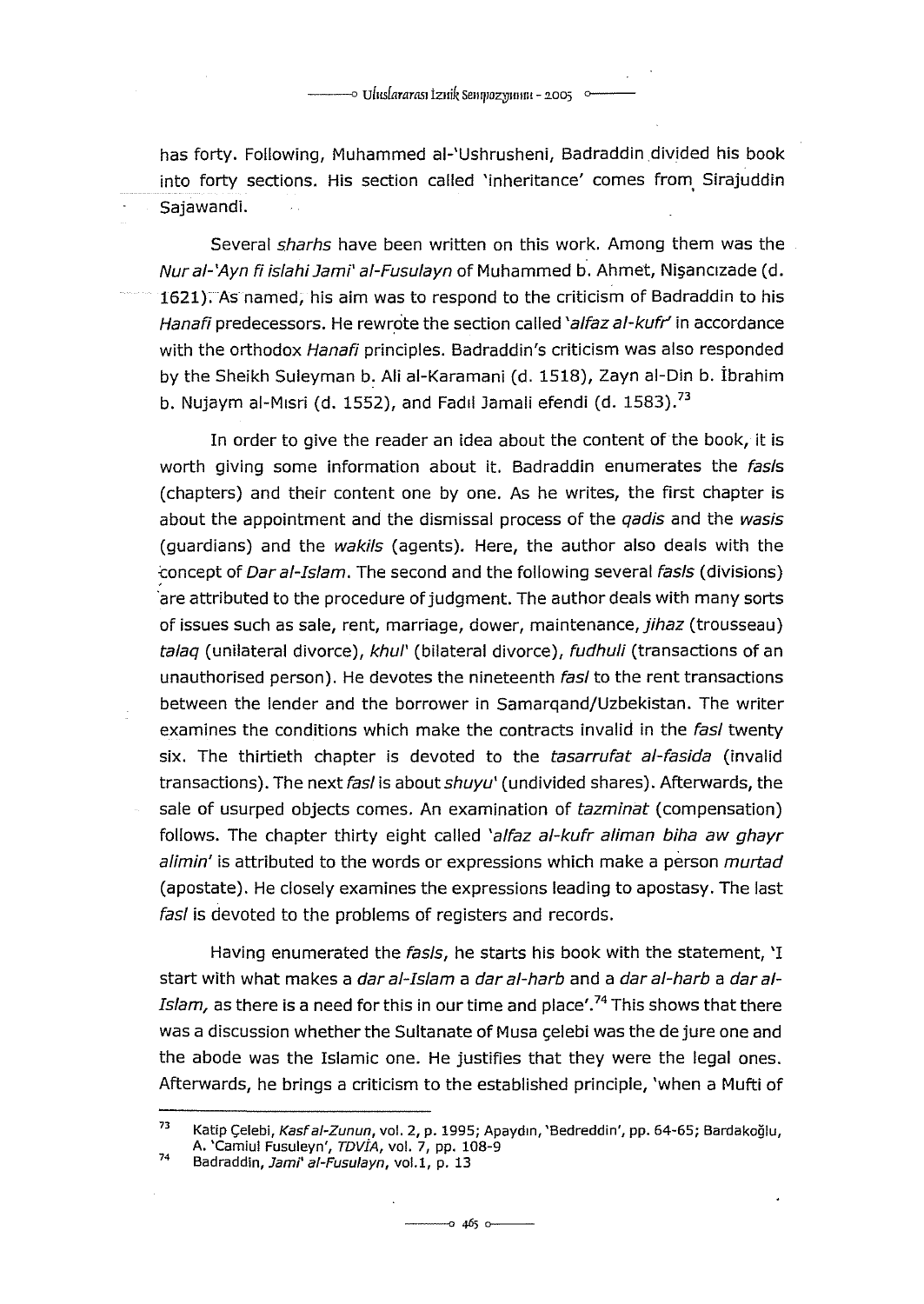our time is asked, he issues his fatwa in accordance with the view of our masters if it is reported as a unanimous view in authentic books. He does not disagree with them even if he was a *Mujtahid*. This is because the right is with our masters and it does not go beyond them. Because his *ijtihad* does not reach their *ijtihad*. The ones who oppose them are not taken into account. His reasoning is not accepted. They knew the evidences and distinguished between the authentic and the un-authentic evidence.' He expresses his criticism as: 'This is nothing more than a good presumption. Malik is earlier than them. There is no evidence that they [the Hanafi jurists] are more azbat (preserver) and ahraz (protector) and did more research regarding the akhbars and asars (hadiths) than the Shafi'is and the Malikis. In addition, the hadiths were not collected at the time of Abu Hanifa and his two disciples, as it is the case afterwards. This is due to the fact that the books like the kutub al-sitta*75* (six authentic books) were collected after them. Likewise, a Mujtahid needs to follow his own view even if it is the opposite of their view, unless it does not disagree with the Qur'an, the Sunna, the Ijma, the view of the Companions of the prophet or the immediate succeeding generation  $(tabi')$  whose view is accepted as authoritative at the time of the sahaba like Shuraykh (d. 697). It is not halal for such a Mujtahid to follow the view of the others [Hanafi Mujtahid]. This is due to the fact that he [the Mujtahid] presumes that his right is superior to the others...<sup>76</sup>

This is a clear criticism of orthodox understanding of the Hanafi jurists and represents a deviation from the tradition. In addition, this suggests that he was seeing himself as qualified to carry out *ijtihad*.

Having said that, I would like to quote the important principles which appear under the section called 'alfaz  $al$ -kufr'. These principles might have been the reason for his signing his own death warrant.

He begins with a quotation from Tahawi (d.321/933) that what makes a person apostate is his denial of what has made him a Muslim. 'If there is a certainty that it [the word, expressian ete.] has made him an apostate, a decision can be made for his apostasy. If there is a doubt about it, [a fatwa for his apostasy] cannot be issued (la yuhkamu bih). This is because the established Islam (his religion) does not fade away because of a doubt and the

<sup>75</sup>  This refers to six authentic works; Jami' al-Sahih of Muhammed b. İsmail (d.870); Jami' al-Sahih of Muslim b. ai-Hajjaj (d.875), Sunan of Abu Abdurrahman Ahmed b. Shuayb ai-Nasai (d. 915), Sunan of Abu Dawud Sulayman b. al-Ashath (d. 888), Sunan of Muhammad b. Isa al-Tirmizi, (d. 892) and Sunan of Muhammed b. Yazid b. Abdulhah b. Maja (d. 886).

<sup>76</sup>  Badraddin, Jami' al-Fusulayn, vol. 1, p. 15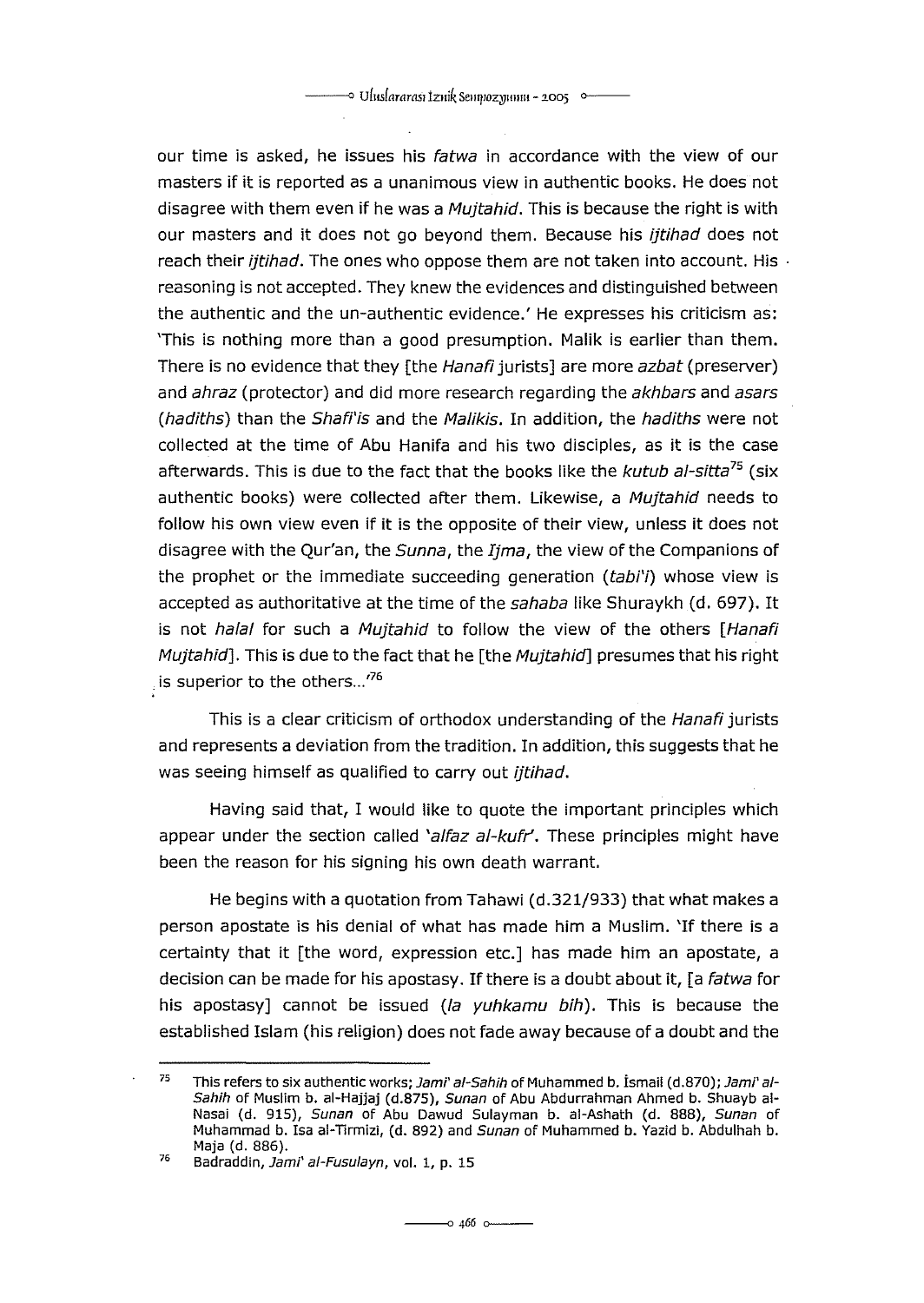Islam is superior [to other religions]. When it is raised to him, it is required for a scholar not to hurry on pronouncing ahl al-Islam to be blasphemy.<sup> $77$ </sup> On the ground on which he introduced this subject with this statement, he states, 'I have given priority to this [report] so that it becomes a scale for the reports which I am going to make in this section...<sup>78</sup> Having introduced the subject, Badraddin embarks on examining the individual statements which might make a Muslim an apostate. As an example, 'if a person utters a kalima al-kufr with his own free will, he becomes an apostate even if he does not know that it was for blasphemy or does not have the intention for it. His ignorance is not an excuse... if a person utters a word of apostasy but still has the belief in his heart, he is a blasphemer. What he keeps in his heart does not give benefit to him, this is because an unbeliever can only be known with his statements.<sup>79</sup> This statement might have been shown to him in order to make him sign his own death warrant as this clearly shows that uttering such a word puts a man out of the religion regardless of his intention.

For the alfaz al-kufr, it is worth mentioning the following:

1-Khamr is not forbidden'.<sup>80</sup>

2-Denail of one  $a$ vah of the Our'an. $81$ 

3-Denail of doomsday, paradise, hell, and so on.<sup>82</sup>

# **Conclusion**

þ  $\overline{a}$ 

We get the impression from his works that he was an eminent scholar on law and mysticism. Although his *ijtihads* were criticized by the classic and the fanatic ulama, they were respected by the moderate ones.

Although, not much known about his involvement in the uprising, we know that the leaders of the uprising, Börklüja Mustafa and a Jew convert Torlak Kamal were his disciples. Their disturbances put their teacher to the lime light.

He became the victim of the political turmoil of his time. In other words, he was condemned to death in the disguise of *irtidad*, as he was seen as a

<sup>77</sup>  Presumably influenced by Badraddin, Damad (d. 1667) states 'I promised to myself not to accuse anyone of blasphemy, if there is a weak view regarding his Islam. Damad, Majma' ai-Anhur, vol. 1, p. 688

<sup>78</sup>  Badraddin, Jami' ai-Fusulayn, vol. 2. p. 296

<sup>79</sup>  80 Badraddin, Jami' al-Fusulayn, vol. 2. p. 297

<sup>81</sup>  Badraddin, Jami' al-Fusulayn, vol. 2. p. 308

<sup>82</sup>  Badraddin, Jami' al-Fusulayn, vol. 2. p. 305

Badraddin, Jami' ai-Fusulayn, vol. 2. p. 307